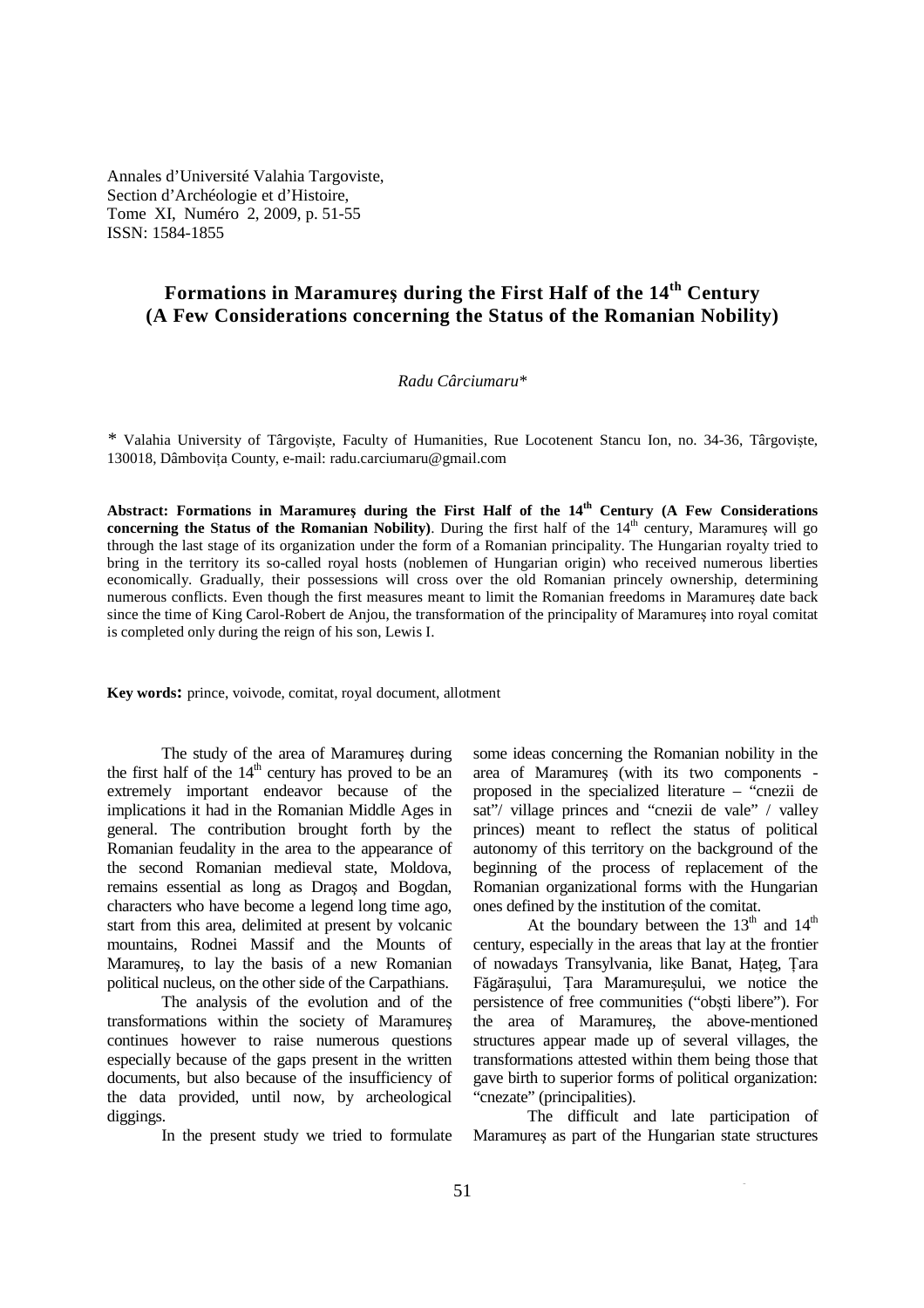led to a coverage of the Romanian political formations and institutions in documents that dates only from the middle of the  $14<sup>th</sup>$  century; the determination of stages and of a hierarchy in the society of Maramureş is offered, especially, by the archeological data or by the eventual analogies that have not always led to exact results and conclusions (I. A. Pop, 1991).

Starting from such a consideration, we can appreciate as just the idea that the principle of hereditary/family leadership functioned from an early period, the removal of the autochthonous local power in Maramureş being slower there compared to the rest of Transylvania. The fact that all the documents concerning the area of Maramureş ate only since the  $14<sup>th</sup>$  century represents an extra clue of the fact that the  $13<sup>th</sup>$  century symbolizes politically the last stage of the central leadership exerted by the voivodes of Maramureş (M. Gherman, 1976).

Though it was admitted that we are dealing with a process that is hard to reconstruct, the researchers determined that the appearance of the function of voivode needs to be doubtlessly connected to the delegation of the leadership attributes in the hands of a single person, chosen by the members of the cnezial (princely) assemblies.

Consequently, cnezii (the princes), at least in the case of the region of Maramureş were hereditary masters of the villages, benefiting as well of some military, fiscal of juridical attributes. Though many rights were regulated before the penetration of the royal authority in this territory (a fact highlight by the documents emitted in the beginning of the  $14<sup>th</sup>$ century), by means of the extension of the possession of the land can be identified, at least in part, the strata of the society in Maramureş.

The Romanian feudality would be, in this way, naturally represented, in a majority of cases, by the so-called "cnezi de sat" (village princes), who usually owned a village or even parts of an actual rural settlement. Unfortunately, the existing documents for the first decennia of the  $14<sup>th</sup>$  century provide too little information and cannot help build a solid demonstration in this sense.

The second category of the cnezi of Maramureş was that of "cnezilor de vale"/valley princes, who owned groups of villages, formed of 4- 18 settlements (R. Popa, 1997). Logically, judging from the perspective of the territories under control, the valley princes benefited of superior rights (militarily, socially and economically) compared to

the village princes.

This opinion remains, in the present state of the research, just a work hypothesis, relying rather on logical reasoning than on sure data. Moreover, this idea lay at the basis of a "unprofitable" hypothesis put forward by the Romanian research, according to which valley princes represented the real vivodes of Maramureş, during the period previous to the penetration of the royal authority. Such an evolution is not confirmed by the documents emitted during the first part of the  $14<sup>th</sup>$  century and that is why we consider the above-mentioned vision just an attempt to implement the Transylvanian model in the territories of Maramureş as well.

For the same reason, the hypothesis of the simultaneous existence in Maramureş of several voievodate (principalities) over which the Hungarian political organization gradually came cannot be proved. The confusion between the property of the valley prince ("cnezatul de vale") and "voievodat" (principality), frequently encountered in the historiography of the beginning of the  $20<sup>th</sup>$  century, seriously contributed to accentuating the contradictions concerning the political evolution of Maramureş.

So, starting from such imaginary considerations, for a long time, the historians tried to attribute to these "cnezate de vale" the role of some political formations that could have evolved towards state formations. The information taken from the historical sources of those times comes to prove the very opposite idea, namely that their force was a reduced one, they being easily controlled and yielding to royal power in an interval of just a few decennia.

We consider that the only clear elements concerning these structures remain their appearance after the properties of the village princes ("cnezate de sat") and the heredity of the function of valley prince ("cneaz de vale") (mentioned as well in historical documents).

Consequently, their birth could be seen as a result of the transformations that took place inside the free community (obşte liberă), which, turned into a community subjected by the prince ("cneaz"), moved decisively in the direction of the appearance of the property of the valley prince ("cnezat de vale").

A series of researchers of the history of Maramureş have opted as well for the hypothesis of the origin of the cnezat (principality) from among the unions of communities (obşti). So, according to the opinion of a part of the Romanian historiography, the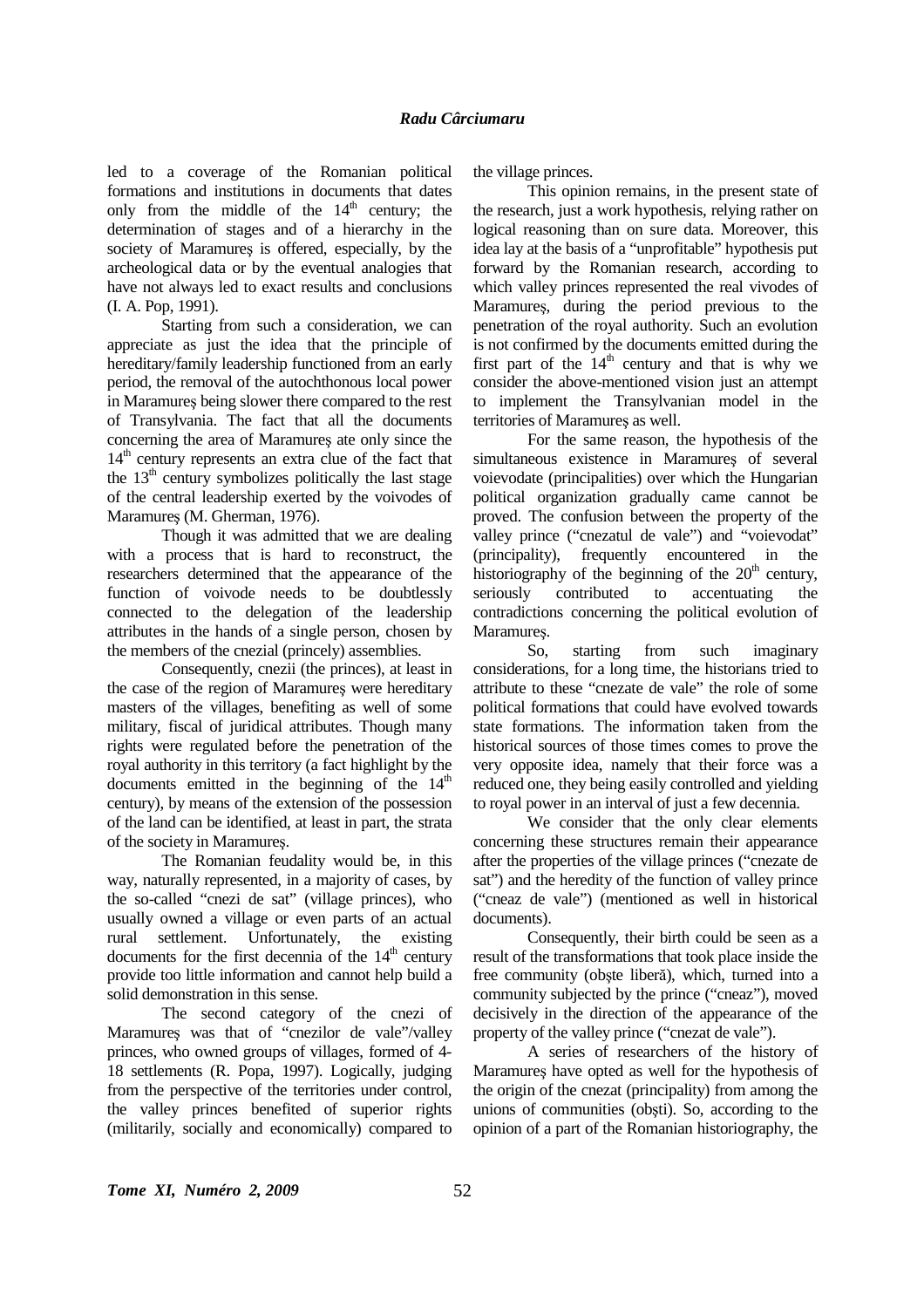## *Formations in Maramureş during the First Half of the 14th Century (A Few Considerations concerning the Status of the Romanian Nobility)*

village principality ("cnezat de sat") constituted just an intermediary step in-between the free community ("obştea liberă") and the valley principality ("cnezat de vale") (D. C. Arion, 1938). Judging from the perspective of the entire  $14<sup>th</sup>$  century, the idea proves to be right, as it is difficult to admit and to understand the simultaneous appearance and development of the two types of principalities ("cnezat") (R. Popa, 1997). If we relate the discussion to the Romanian area from the other side of the Carpathians, we can notice that the origin of the princes ("cnezi") lay in those members of the community delegated, following certain assemblies, to represent the interests of the community. In very many cases they managed to keep the position given to them within the family, acquiring in time an access to a higher rank, compared to the rest of the members of the community. At the same time, they remain connected to the village or the respective rural settlements that they turn into their own property.

Over the Romanian organization, Hungary will try to superpose, even since the first years of the  $14<sup>th</sup>$  century, its own organization of comitat. The method chosen was that of bringing in the territory royal guests who received here commercial and religious freedom, being at the same time exempted from many due taxes. All these exemptions and privileges have the unique purpose of reinforcing royal power, especially as all the lands allotted to the royal guests were impossible to be taken by the inhabitants speaking a different language, a decision aimed directly at the Romanian nobility, who represented the majority in Maramureş (I. Moga, 1944).

Despite the suppot given to it in the area of Maramureş, by means of the royal guests, the institution of the comitat does not record from the first moment a remarkable progress. For almost half a century, in the documents emitted, we find just two mentions of people who ensured the position of "comite" (prince) of Maramureş. First of all, it is about voivode Nicolae "comite de Ugocea şi Maramureş" (prince of Ugocea and Maramureş) as he is presented by a 1303\* document and by his son, mentioned on 1326 as "comite al Maramureșului"\*\* (prince of Maramureş). The information prompts us to believe that we deal rather with a period of consolidation of the voivodal institution during this first stage of the fight between these two types of organization.

Returning to our actual discussion

concerning the political formations of Maramureş, we can state that during the first decennia of the  $14<sup>th</sup>$ century, we find attested seven "cnezate de vale" (valley principalities): "al Marei" (of Mara), "al Izei" (of Iza), "al Cosăului"(of Cosău), "al Câmpulungului" (of Câmpulung), "al Varaliei" (of Varalia), "al Talaborului" (of Talabor) and "al Bârjavei" (of Bârjava). Those of Iza, Câmpulung and Mara seem to be dominant both politically and economically, becoming the main forces capable of disputing the role of leadership of Maramureş, in the circumstances of the persistence of the local elements.

The first of them, "cnezatul Izei" (the principality of Iza), was situated in the Valley of Vişeu and in the upper course of the river that gave it its name. The center of this formation was at Cuhea, strategic, fortified settlement, situated right in the middle of this principality. Though the walled city had been identified in the territory a decennium earlier, it was only the archeological research carried out during 1964-1965 that brought to light the center of power of the family of Bogdăneşti,.

The materials discovered within the complex (among which we can notice knife blades, riding spurs, arrow points) are a testimony concerning the military role played by the residence of Maramureş during certain periods. The fact that, in the beginning of the  $14<sup>th</sup>$  century, the "cnezat" (principality) of Maramureş included 22 villages allows us to consider it, at least in point of extension, the most powerful cnezat in the area.

The first generation attested in documents in the family of the princes of Cuhea ("cnezi de la Cuhea") is that of the brothers Bogdan and Iuga. For this reason, this political formation is also encountered in the specialized literature as "cnezatul de vale al Bogdăneştilor" (the valley principality of the Bogdăneşti).

The archeological research, carried out in the fortified settlement of Cuhea, indicated the existence of several levels of habitation, an aspect situating the beginning of the center from Cuhea somewhere during the second half of the  $13<sup>th</sup>$  century. The lack of written sources and the poverty of the archeological material prevent, for the moment, a clear reconstitution of the beginning of this family. We will keep in mind, however, the observations concerning the presence of an older cemetery in the area of the voivodal (princely) church made of stone (dating back probably from the end of the reign of Carol-Robert de Anjou) which leads us to conclude that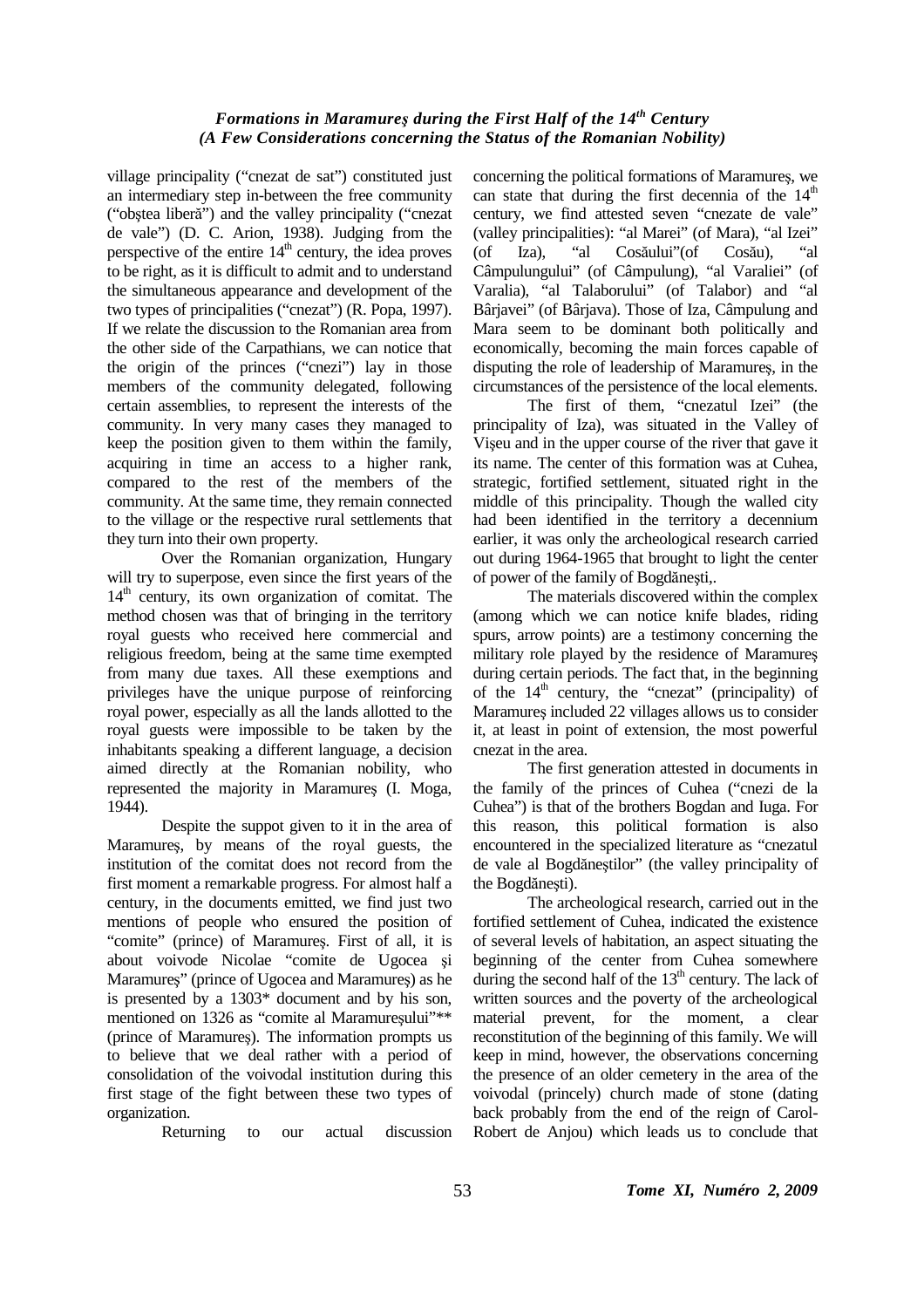there must have been an older wooden church, probably dismantled on the occasion of the building of this new cult place (R. Popa, 1966). It may have belonged to the first family of this important noble family of Maramureş.

Obviously, Bogdan and his brother, Iuga, are distinguished as to great noblemen ("feudali"), holding a significant position within the society of Maramures. Moreover, according to the  $14<sup>th</sup>$  century documents, between the Bogdăneşti family and the descendents of other principalities ("cnezate") of Maramureş, there is no kinship, an piece of information confirming the attributes of power and superiority of this formation in relation to the other political structures of Maramureş.

The principality of Câmpulung ("cnezatul Câmpulungului"), for many historians the first important principality in this area comprised, in the period mentioned previously, 16-18 villages. It belonged to the Codreni family, element highlighted by a royal document ("diplomă regală") of December 28, 1345 (Ioan Mihaly de Apşa, 1900).

In this document, the Hungarian king, Lewis I, certifies his lordship over the land of voivode Erdeu-Codrea's sons. This document highlights, just as in the case of the principality (cnezat) of Cuhea, two family branches. It is about, first of all, the sons of Codrea, Oprea and Mariş, and the brother of the former voivode, Stan, along with his son Nicolae. According to the above-mentioned document, King Lewis I gives the most important privileges to Oprea and Mariş (rightful inheritors of the principality/cnezat of Câmpulung), measure that may have caused the beginning of a smoldering conflict for power in the important political formation of Maramureş.

Though the discord within the noble class, practiced by the royal power, will become something natural starting with the fifth decennium of the  $14<sup>th</sup>$  century, the facts mentioned in the historical sources do not allow for precise interpretations on the relationships within this family. In our opinion, one aspect remains sure, namely that the formation of Câmpulung will not prove to have the capacity of playing a really important role in the tense events that took place in the area of Maramures in the middle of the  $14<sup>th</sup>$ century, being gradually integrated in the process of assimilation to the Hungarian political and administrative structures.

Finally, the last political formation we

would like to talk about in the present study, the principality of Mara ("cnezatul Marei"), included, by mid-14<sup>th</sup> century, 9 villages. King Lewis I, by means of two acts, dated 1349 and 1355, acknowledged the lordship of the princes of Giuleşti ("cnezi Giuleşteni) over the possessions of Giuleşti and Nyres. Especially interesting, in the present case, is as well the fact that in the year 1360, the same Hungarian king confirmed the lordship of the noble Dragoş of Giuleşti, leader of the principality of Mara, over six more villages (Ioan Mihaly de Apşa, 1900).

Consequently, we might deal with the first case of transformation, attested in documents, based on royal gifts ("danii regale"), of a village principality ("cnezat de sat") into a valley principality ("cnezat de vale"). Even so, the lack of indubitable evidence prompts us not to reject, in totality, the hypothesis of a simple royal confirmation of certain already existing rights, which are missing from the documents of those times.

The contribution of the family of prices of Giuleşti (cnezi Giuleşteni), to the consolidation of the Hungarian lordship in Moldova tends to give more credibility to the first hypothesis, in the context of the fact that the Hungarian royalty has always known to reward its loyal subjects plentifully. The existence of a stone church that, stylistically, could represent the oldest stone monument in Maramureş, attributed to the end of the  $13<sup>th</sup>$  century, confirms, to a certain extent, the constant evolution of this political formation under the protection of the royal privileges (R. Popa, M. Zdroba, 1969).

To conclude our brief analysis, we can appreciate that in the regions surrounding the intra-Carpathian area (as is the case of Maramureş), the princes ("cnezimea") constituted an important social layer that, during the entire reign of King Carol-Robert of Anjou (1310-1342), continued to play an important political role. Even though, generally speaking, in the area of Transylvania, the process of limitation of the local political formations' rights had already begun, its development was not characterized by uniformity (Şt. Pascu, 1971), one of the exceptions being exactly the country of Maramureş.

Maramureş appeared, in this way, by the time of the death of the last angevin king as the final fortress of the fight between the two types of